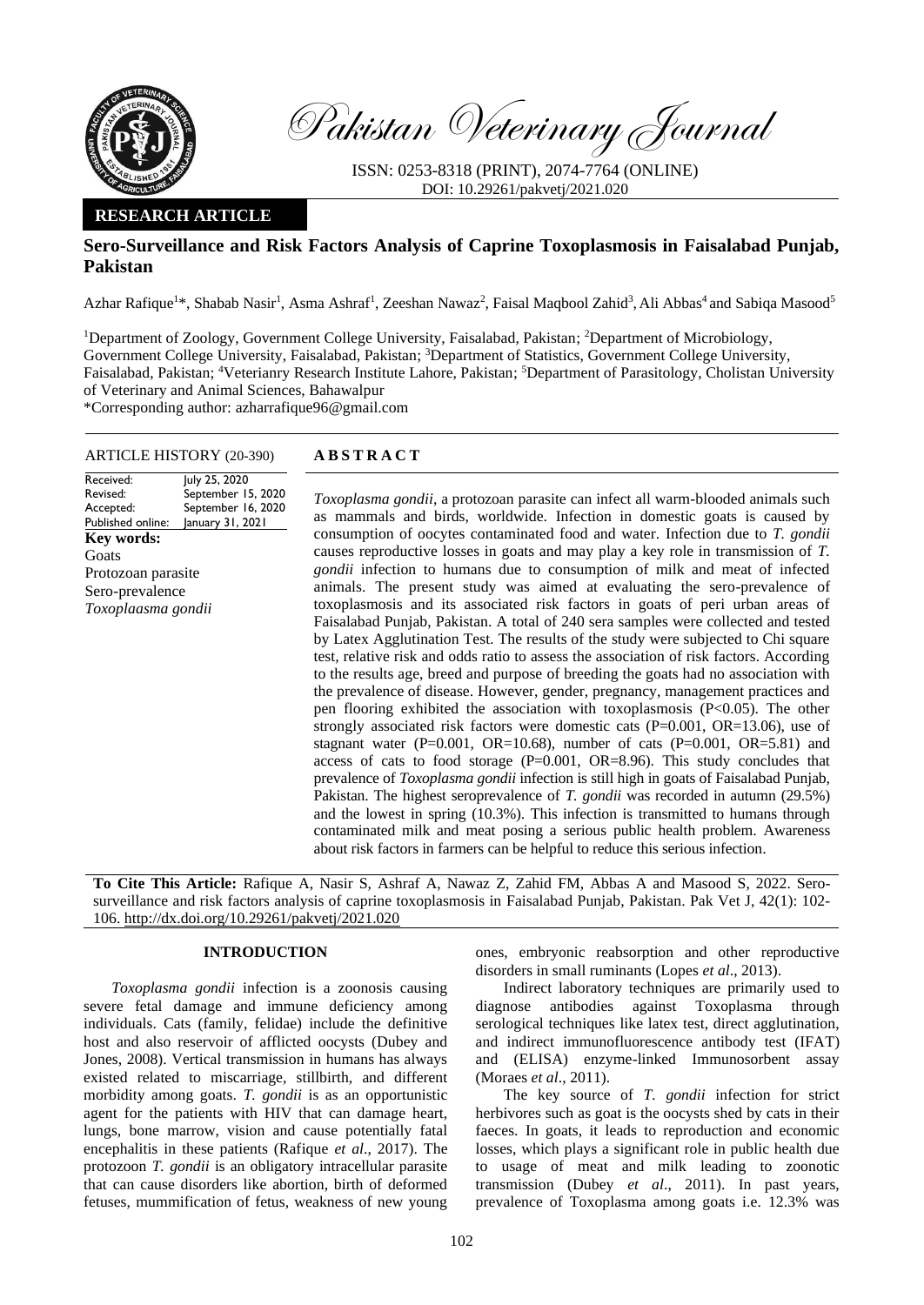observed in Sardinia, Italy (Masala *et al*., 2003), 30% in Iran (Sharif *et al*., 2007) and 74.8%, in Ethiopia (Teshale *et al*., 2007).

The goat is very important in many countries and is the main source of meat and milk (Neto *et al*., 2008). Milk and meat obtained from goats meet the nutritional needs of the developing world's population, especially in areas where the population is increasing rapidly (Boyce *et al*., 2006). Toxoplasma cysts are predominantly found in goats among ruminant and are rarely seen in farmed cattle and buffaloes. Transmission of *T. gondii* from goats and sheep to human beings is possibly through the consumption of unprocessed milk and under cooked meat (Dubey *et al*., 2011).

Pakistan lacks modern agricultural system like many other countries, which increases the prevalence of *T. gondii*. After being transported in the slaughterhouse, meat is easily contaminated with *T. gondii*. Open markets are common in Pakistan and are a cause of pathogen contamination because stray cats, mice, etc. are commonly found in the markets. There are comparatively fewer reports on seroprevalence of *T. gondii* in distinct parts of Punjab, Pakistan (Ramzan *et al*., 2009).

Keeping in view the importance of *Toxoplasma gondii* and above-mentioned facts, the present study was aimed to investigate the seroprevalence of *T. gondii* in domestic goats of peri-uban areas of Faisalabad, Punjab and to assess risk factors associated with this infection (Bachan *et al*., 2018).

## **MATERIALS AND METHODS**

The study was conducted in Peri urban areas of Faisalabad, Punjab, Pakistan. Punjab province is the second largest and most populated province of Pakistan with an estimated population of 110012442 individuals. The total area of Punjab is  $205,344 \text{ km}^2$  having a total of 36 districts. Majority of goat population is residing in Punjab, Pakistan (Muner *et al*., 2018).

Blood samples (2–3 ml) from goats were collected aseptically from the jugular vein by using sterile syringes and shifted to test tubes without anticoagulant for the separation of serum from goats (n=240). The study was sanctioned by the animal ethics committee of Faculty of Life Sciences, Government College University Faisalabad, Pakistan. Permission was obtained from animal owners before collecting blood samples. Samples were collected by a professional veterinarian, according to animal husbandry research and education guidelines. The samples were brought to Department of Zoology, Government College University, Faisalabad, Pakistan. Serum was separated by centrifugation at 3000 rpm for 10 minutes and was stored at -20ºC until the serological analysis was performed. The sampling was done during September, 2016 to February, 2017 from Peri-urban areas of Faisalabad, Punjab using non probability convenience sampling technique. The samples were collected from different breeds of goats including Beetle (n=90), Nachi  $(n=95)$  and Teddy  $(n=55)$ , respectively. The goats having age less than 3 months were excluded from the sampling frame. A questionnaire was prepared having information regarding general characteristics of animals and risk factors. The questionnaire was administered to the owners

of animals at the time of blood collection after explaining the objectives and purpose of the study as reported by Rego *et al*. (2016).

The collected sera were subjected to detection of anti-*T. gondii* antibodies using the Latex Agglutination Test. The test was determined as a screening serologic test for toxoplasmosis in animals (Rafique *et al*., 2017). The test procedure was carried out according to the method described by manufacturer. The commercial "Toxoplasmosis Latex Kit" (Antec Diagnostic Product TM UK) was used having +ve and –ve controls. Briefly, fifty microliters of 1:8 diluted sera was mixed with the (LAT) buffer. A positive result was expressed by agglutination.

The observed data were analyzed using the statistical programming language and environment R version 3.4.2. The cross tabulation and percentages of positive cases for different categories of different risk factors were used to get an insight into the observed data. We tested the association of different characteristics of the goats, and some possible risk factors for the prevalence of toxoplasmosis in goats, using chi-squared test-statistics. Furthermore, relative risks and odds ratios were also computed with their confidence intervals to study the odds of suffering from the disease due to different risk factors.

#### **RESULTS**

A total of 240 serum samples from goats were collected from peri-urban areas of Faisalabad, Punjab and tested by Latex Agglutination Test Kit. Out of the 240 samples, 43 samples were found positive making the overall prevalence in domestic goats 17.9% as shown in Table 1. The cross tabulation of the observed data regarding general characteristics of goats exhibited that the percentage of female goats with toxoplasmosis (21.47%) was almost three times higher than those of male goats (7.94%). As the age increases, the prevalence percentage of *T. gondii* also increases. The results also showed that all the breeds of goats were equally infected with toxoplasmosis. The results on the basis of age and breed were found statistically non-significant (P>0.05). The seroprevalence of toxoplasmosis in pregnant goats (27.62%) was found double than those in non-pregnant goats (12.50%) which was statistically significant (P=0.03). The results regarding risk factors of toxoplasmosis exhibited that the use of management practices notably decreased the percentage of *T. gondi* infection ( $P=0.04$ ). The seroprevalence of goats kept on a dirty floor was highest (48.61%) than those living on a slat (4.31%) or cemented floor (3.16%) which was highly significant (P<0.001). The presence of cats at farms was also strongly associated with the prevalence of toxoplasmosis as the prevalence was 54.29% in farms having cats and 8.33% without cats [P=0.001: OR=13.06 and RR= 6.51]. Similarly, the goats which were allowed to drink stagnant water showed 46.5% prevalence while the goats that drink fresh flowing water showed 7.43% prevalence [P=0.001: OR=10.68 and RR=6.21]. The role of cat's access to feed storage  $[P=0.001: OR=8.96 \&$ RR=5.46] and number of cats [P=0.001: OR=5.81 & RR=3.90] was also found highly significant with the occurrence of toxoplasmosis in goats. On the basis of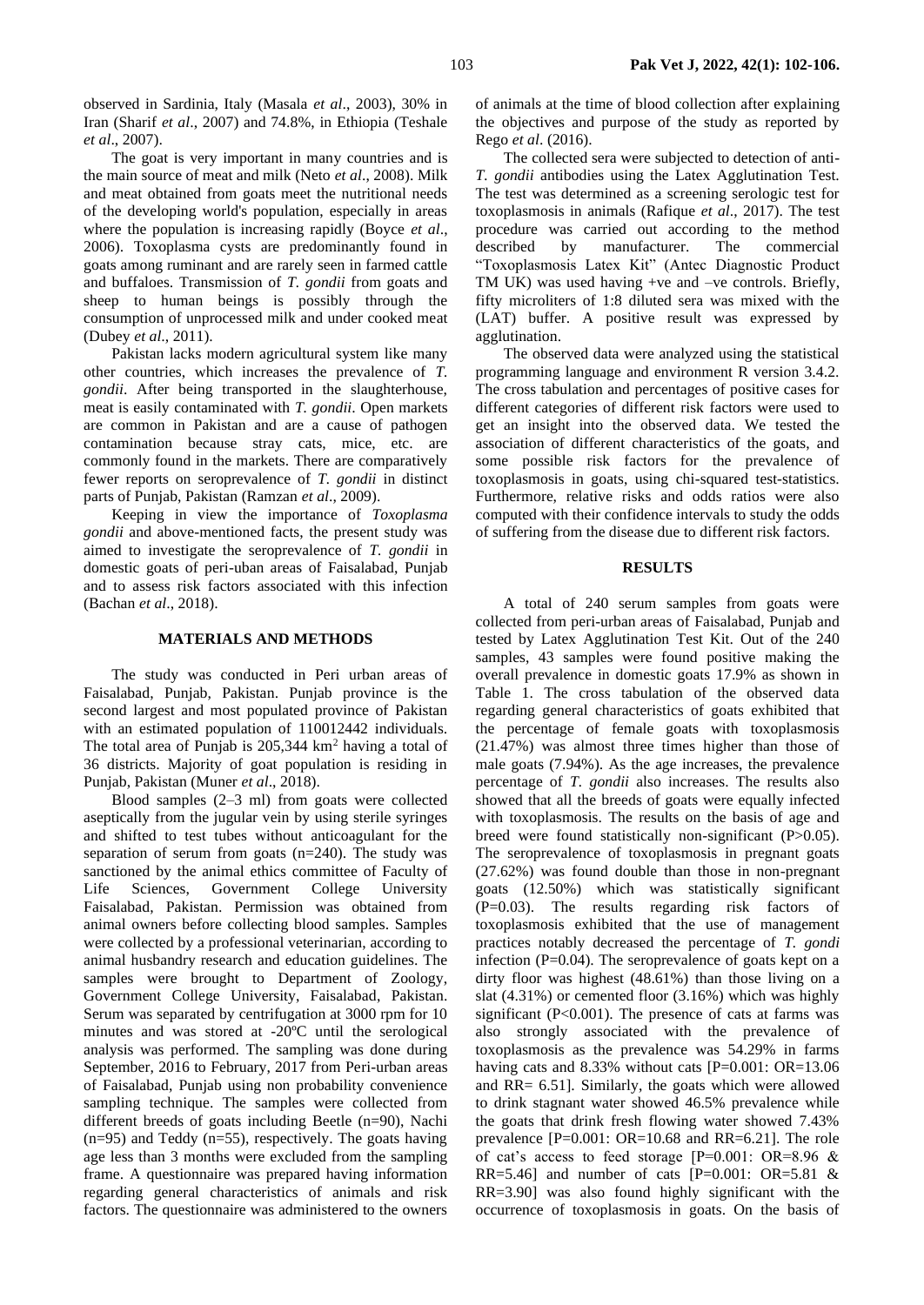**Table 1:** Relative Risk (RR) and Odds Ratios (OR) with their Confidence Intervals (CI) for different attributes/characteristics of the goats to study the prevalence of toxoplasmosis in goats in peri-urban areas of Faisalabad Punjab, Pakistan

| Variable     | Categories | +ive      | -ive | +ive %age | Chi-squared | p-value         | <b>RR</b> | CI           | OR   | CI            |
|--------------|------------|-----------|------|-----------|-------------|-----------------|-----------|--------------|------|---------------|
| Gender       | Female     | 38        | 139  | 21.47     | $4.90^{+}$  | $0.03*$         |           |              |      |               |
|              | Male       |           | 58   | 7.94      |             |                 | 0.37      | (0.15, 0.90) | 0.32 | (0.12, 0.84)  |
| Age          | $\leq$     |           | 49   | 9.26      | 4.03        | 0.13            |           |              |      |               |
|              | l -2       | 29        | 120  | 19.46     |             |                 | 2.10      | (0.86, 5.15) | 2.37 | (0.87, 6.47)  |
|              | >3         | 9         | 28   | 24.32     |             |                 | 2.63      | (0.96, 7.21) | 3.15 | (0.96, 10.33) |
| <b>Breed</b> | Beetle     | 16        | 74   | 17.78     | 0.004       | 0.99            |           |              |      |               |
|              | Nachii     | 17        | 78   | 17.89     |             |                 | ا ۱.۵     | (0.54, 1.87) | 1.01 | (0.47, 2.14)  |
|              | Teddy      | 10        | 45   | 18.18     |             |                 | 1.02      | (0.50, 2.09) | 1.03 | (0.43, 2.46)  |
| Pregnancy    | No         | 9         | 63   | 12.50     | $4.93^{+}$  | $0.03*$         |           |              |      |               |
|              | Yes        | 29        | 76   | 27.62     |             |                 | 2.21      | (1.11, 4.38) | 2.67 | (1.18, 6.06)  |
| $+ - +$      |            | $\lambda$ |      |           | $*$ $\sim$  | $-21$<br>$\sim$ | $\sim$    | $-1$<br>     |      | $ -$          |

\*Chi-squared values computed using Yates' continuity correction: \* Significant at 5% level of significance: The overall seroprevalence was 17.9%.

**Table 2:** Relative Risk (RR) and Odds Ratios (OR) with their Confidence Intervals (CI) for the potential risk factors associated with the prevalence of toxoplasmosis in goats in peri-urban areas of Faisalabad Punjab Pakistan

| Variable        |             | +ive | -ive       | +ive %age             | Chi-squared | p-value                | <b>RR</b> | CI            | OR    | CI            |
|-----------------|-------------|------|------------|-----------------------|-------------|------------------------|-----------|---------------|-------|---------------|
| Purpose of      | Meat & Milk | 18   | 77         | 18.59                 | 2.84        | 0.24                   |           |               |       |               |
| breeding        | Meat        | 4    | 45         | 23.73                 |             |                        | 1.25      | (0.67, 2.32)  | 1.33  | (0.60, 2.93)  |
|                 | Milk        | П    | 74         | 12.94                 |             |                        | 0.68      | (0.34, 1.36)  | 0.64  | (0.28, 1.44)  |
| Management      | No          | 29   | 82         | 26.13                 | $8.45+$     | $0.004*$               |           |               |       |               |
| practices       | Yes         | 4    | <b>II5</b> | 10.85                 |             |                        | 0.42      | (0.23, 0.75)  | 0.34  | (0.17, 0.69)  |
| Pen flooring    | Dirt        | 35   | 37         | 48.61                 | 83.74       | < 0.001                |           |               |       |               |
|                 | <b>Slat</b> | 5    | Ш          | 4.31                  |             |                        | 0.09      | (0.04, 0.22)  | 0.05  | (0.02, 0.13)  |
|                 | Cement      | 3    | 92         | 3.16                  |             |                        | 0.06      | (0.02, 0.20)  | 0.03  | (0.01, 0.12)  |
| Domestic cats   | No          | 15   | 165        | 8.33                  | $60.99^{+}$ | $< 0.001$ *            |           |               |       |               |
|                 | Yes         | 38   | 32         | 54.29                 |             |                        | 6.51      | (3.83, 11.07) | 13.06 | (6.44, 26.50) |
| Stagnant water  | No          | 13   | 162        | 7.43                  | $45.73^{+}$ | $< 0.001$ *            |           |               |       |               |
| used            | Yes         | 30   | 35         | 46.5                  |             |                        | 6.21      | (3.46, 11.15) | 10.68 | (5.06, 22.53) |
| Cats' access to | No          | 4    | 160        | 8.05                  | 39.51       | $< 0.001$ <sup>*</sup> |           |               |       |               |
| food storage    | Yes         | 29   | 37         | 43.94                 |             |                        | 5.46      | (3.08, 9.67)  | 8.96  | (4.31, 18.61) |
| No. of cats     | $2$         | 18   | 159        | 10.17                 | 25.55       | $< 0.001$ *            |           |               |       |               |
|                 | >2          | 25   | 38         | 39.68<br><b>March</b> |             |                        | 3.90      | (2.29, 6.65)  | 5.81  | (2.88, 11.72) |

<sup>+</sup> Chi-squared values computed using Yates' continuity correction: \* Significant at 5% level of significance.



**Fig. 1:** Percentage of Seasonal seropositivity of *Toxoplasma gondii* among goat

breeding purpose, the goats were divided into three groups (Milk, Meat and dual purpose). The results of present study showed highest prevalence of toxoplasmosis in meat purpose goats (23.73%) while the lowest was detected in milk purpose goats (12.94%) and this difference was found statistically non-significant (P>0.05).

The hypotheses of independence of different attributes with the presence of absence of toxoplasmosis were tested using chi-squared test statistic. The associated results given in Tables 1 and 2 showed that age, breed of the goat, and the purpose of breeding had no association with the disease. For all other risk factors, the hypothesis of independence was rejected with p-value <0.05, and an association with the prevalence of disease was concluded.

The relative risks (RR) were computed with corresponding confidence intervals (CI) to compare the risk between two exposures. Similarly, the odds ratios (OR) with their confidence intervals were also computed to know the strength of different categories of risk factors associated with the presence of the disease. The results of CIs for RR and OR also supported the results obtained from testing the hypothesis of independence of risk factors and presence/absence of the disease. The proportion of being +ive for males was 0.37 times the proportion of females being positive. In terms of OR, the odds for a male being +ive are 0.32 times the odds of +ive results for a female, or alternatively, we can conclude that the odds for a female being +ive are 3.12 times the odds of +ive results for a male. The risk of toxoplasmosis increases with increasing age. The odds for the disease in the age group "1-2" are 2.10 times than in goats aged less than one year. The risk further increases in goats with age greater than three years. The goats older than three years have odds 3.15 times higher than those for a goat less than one year old. All three types of breed i.e., Beetle, Nachii and Teddy, have equal chances of suffering from the disease. Pregnancy was observed to be a significant risk factor and exhibited a significant increase in the risk of suffering from the disease as compared to non-pregnant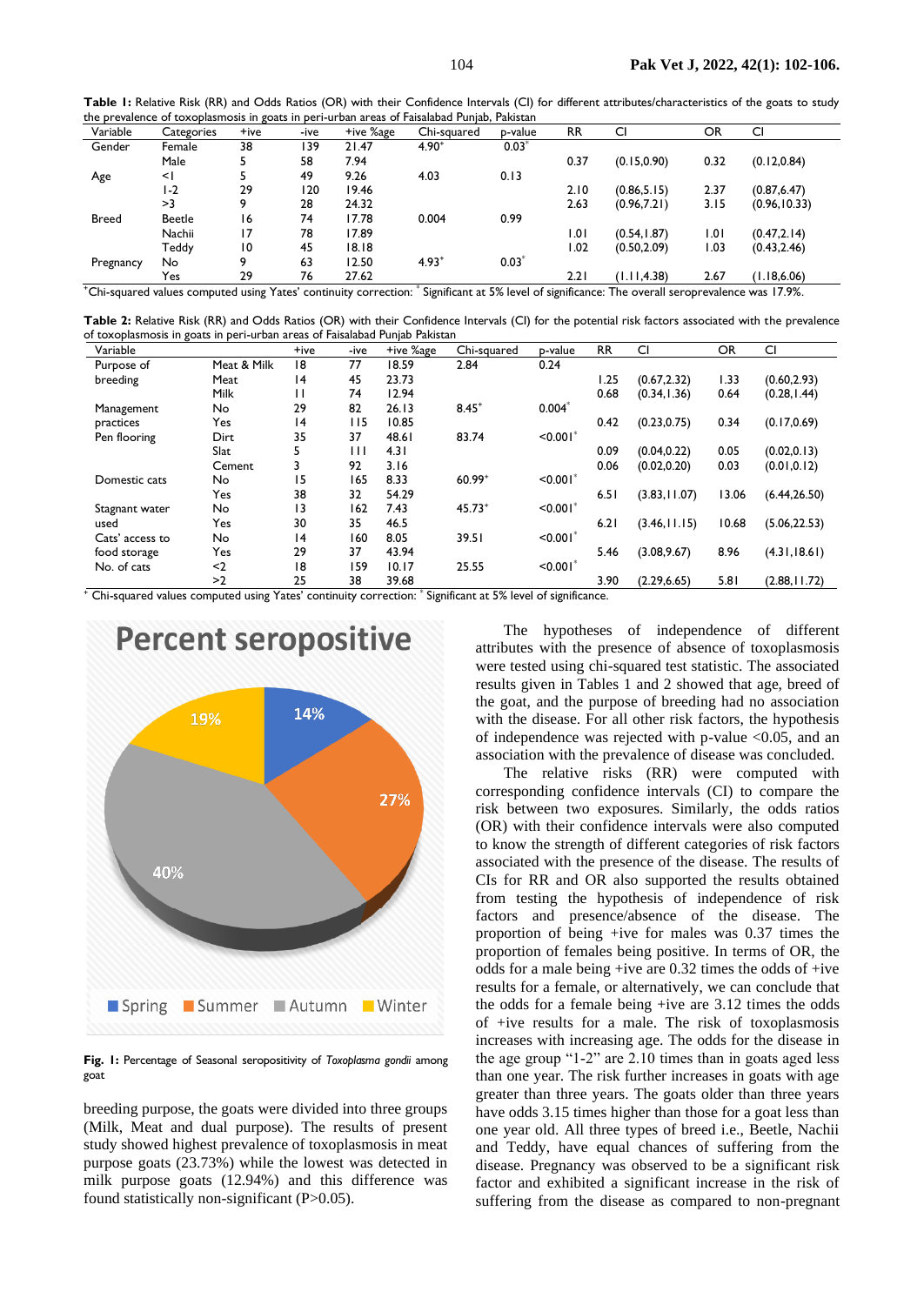animal. The odds for the disease in a pregnant animal were 2.67 times than the odds for a non-pregnant animal.

Although raising the goats for "meat" or "milk" purpose have different proportion of suffering than those goats who were raised for both "meat and milk" purpose, but the CI for OR for "meat" (0.60,2.93) and milk (0.28,1.44) covering a value one suggested the same outcome in these groups as compared to the "meat and milk" group. The results showed that management practices can reduce the risk of the disease to 34% than the situation where no management practices were used. In pen flooring, "dirt" has the highest chances of causing the disease. "slat" has only 5% odds, and "cement" has only 3% odds of disease as compared to "dirt". The risk of the disease increased not only with the presence of cats with the goats but their number also played an important role in increasing the risk. The presence of cats increased the odds of disease to 13.06 as compared to the situation where no cats were present. Furthermore, the places where more than two cats were being raised had odds=5.81 for the disease than the situation where only two or fewer cats were being raised. The use of stagnant water is also a major risk and odds in such situation were 10.68 times those for the situation where the stagnant water was not used. The finding indicates that *T. gondii* infection is more likely in females than males. *T. gondii* seroprevalence in goats was higher in autumn (29.5%), followed by summer (19.04%), but lower in winter  $(13.7\%)$  and spring  $(10.4\%)$  as shown in Figure 1.

## **DISCUSSION**

In this study, the prevalence of toxoplasmosis among the goats of Faisalabad Punjab, Pakistan was found 17.9% (43/240). The prevalence of *T. gondii* in current study was lower as compared to the findings of Ramzan Arman *et al*. (2009) and Ahmad *et al*. (2015) from Pakistan, (Iovu *et al*., 2012) from Romania and (Tzanidakis *et al*., 2012) from Greece. The findings were identical to results of Sah *et al*. (2018), who reported 16% prevalence in goats of Bangladesh. It was observed that toxoplasmosis was more pronounced in females than male goats, which is in accordance with the findings of Dubey e*t al*. (2011). Similar types of results were also recorded by Nunes *et al*. (2013) indicated that male goats are at lower risk of toxoplasmosis. The reason behind this result might be due to life span of animals. The male animals are often sold to slaughters at less than 1.5 years of age, hence less exposure time towards protozoan parasites in contrast to females which are reserved for the production of milk and breeding purposes for longer durations (Rego *et al*., 2016).

The odds of toxoplasmosis seropositivity in pregnant goats were almost 2.67 time than that of non-pregnant goats. The female physiology and hormonal differences may be the key factor in consideration of disease. Stress related to the pregnancy and lactation makes the goats more vulnerable towards toxoplasmosis and other diseases (Lopes *et al*., 2013).

The results revealed that age, breed and purpose of breeding had no association with disease. Resistance against disease might be due to the genetic variation among different breeds. The risk of toxoplasmosis increases with increasing age. A continuous exposure to the pathogen is responsible for the progression of *T. gondii* with age (Sharif *et al*., 2006; Cosendey-Kezenleite *et al*., 2014). The seroprevalence of antibodies to *T. gondii* in domestic goats of Satun Province in Thailand were estimated using commercial latex agglutination test kits. Seropositivity was high in older goats than young (under-1 year) goats (Teshale *et al*., 2007). Older goats were significantly having higher anti *T. gondii* antibodies than kids. Results of the present study are in agreement with results reported by Clementino *et al*. (2007) and Guimaraes *et al*. (2013). This might be explained on the basis that low immunity of older animals is responsible for the low resistance against toxoplasmosis.

Concerning about the number of cats that existed around the animal, multivariate analysis showed chances of *T. gondii* infection increases by 13.06 times the OR with increased number of infected cats around animals. Contamination with faeces of cats is the potential source for the high risk of transmission of toxoplasmosis oocysts to goats. Various studies have shown that, cats are the vital risk factors for the toxoplasmosis infection. (Moraes *et al*., 2011; Andrade *et al*., 2013; Chinchilla-Carmona *et al.*, 2020).

In the present study, other variables that could significantly increase feline oocyst exposure (e.g., access of cats to the food storage, water sources) revealed a close correlation with seropositivity of *T. gondii*. Another risk factor *i.e.,* faeces management practices in rearing goats was also correlated with toxoplasmosis infection. The infection was found to be higher where the faeces were poorly managed (P<0.05), which may be attributed to poor hygienic condition. Other studies revealed that management system of rearing goats is associated as a responsible for toxoplasmosis (Kamani *et al*., 2010; Rego *et al*., 2016). The results showed that management practices can reduce the toxoplasmosis to 34% than where no management practices used. Undercooked meat, nonpasteurized milk, and water and food contaminated with oocysts of *T. gondii* released by feline are the source of contamination in human beings (Elmore *et al*., 2010; Dubey *et al*., 2011; Silva *et al*., 2015).

**Conclusions:** These results suggest that *T. gondii* infection in goats is prevalent all year round. This is likely to be associated with the moist and warm climate in temperate climate of Pakistan, which is favorable for survival of the oocysts (Van Wormer, 2013). The identified risk factors are sex, age, access of cats to the food storage and water sources. These are the preventive measures to reduce toxoplamosis among goats the high prevalence of Toxoplasma infections results among goats may have cysts in muscle tissue, which is important for the parasite transmission in humans that consume poorly cooked meat. The risk of toxoplasmosis can be lessened by management practices through education. Other aspects are not studied or assessed in detail in this study, including, mixing of animal species, the density of animals, visiting of wandering cats and contact with food and water, the dietary and immune system of the goats and the incidence of other related diseases may be vital in construe these results. Further research is needed to